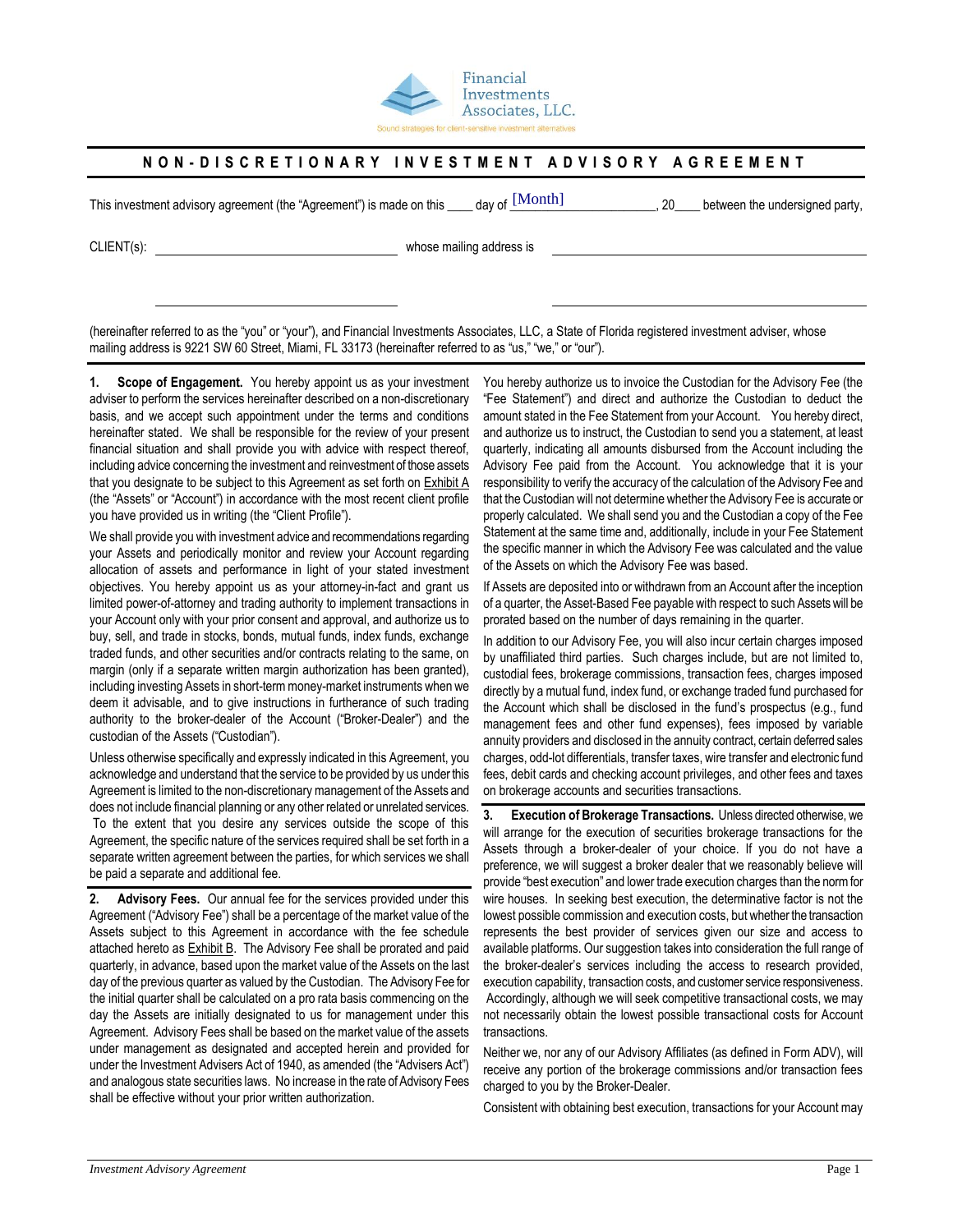

be directed to a registered broker-dealer that provides you access to banking products, such as debit cards and checking accounts, Internet access to view your assets online, and other products and services available to larger financial institutions and that better assist us in our investment advisory process. Such products generally will be used to service all of our clients, but brokerage commissions paid by you may be used to pay for technology that is not exclusively used in managing your Account.

Transactions for each client account generally will be effected independently. To the extent that we aggregate client orders for the purchase or sale of securities, including securities in which our Advisory Affiliates may invest, we shall do so in accordance with applicable rules promulgated under the Advisers Act and no-action guidance provided by the staff of the Securities and Exchange Commission*.* We shall not receive any additional compensation or remuneration as a result of the aggregation. We shall endeavor to process all Account transactions in a timely manner, but neither represent nor warrant that any such transaction shall be processed or effected by the Broker-Dealer on the same day as requested.

You may direct us in writing to use a particular broker-dealer ("Directed Broker") to execute some or all transactions for your Account (referred to as "directed brokerage"). In that case, you will have the sole responsibility to negotiate terms and arrangements for the Account with the Directed Broker and we will not seek better execution services or prices from other brokerdealers. As a result, you may incur higher commissions or transaction costs than we may negotiate with other custodians for the benefit of our clients.

**4. Custodian.** We shall not maintain physical custody of your Assets; instead your Assets will be held in the custody of a Custodian meeting the requirements of a "qualified custodian" under Rule 206(4)-2 of the Advisers Act. We are authorized to give instructions to the Custodian with respect to all investment decisions regarding the Assets and the Custodian is hereby authorized and directed to effect transactions, deliver securities, make payments and otherwise take such actions as we shall direct in connection with the performance of our obligations with respect to the Assets. The fees charged to you by the Custodian are exclusive of, and in addition to, the Advisory Fee and other charges, discussed herein.

**5. Risk Acknowledgement.** We do not guarantee the future performance of your Account, any specific level of performance, the success of any investment recommendation or strategy that we may recommend, or the success of our overall management of the Account. You understand that our investment recommendations for your Account are subject to market, currency, economic, political and business risks, and that those investment decisions will not always be profitable.

**6. Adviser Liability.** Except as otherwise provided by law, neither we nor any of our employees, affiliates, representatives or agents shall be liable for (a) any loss that you may suffer by reason of any investment decision made or other action taken or omitted in good faith by us with that degree of care, skill, prudence, and diligence under the circumstances that a person acting in a fiduciary capacity would use, (b) any loss arising from our adherence to your written or oral instructions, or (c) any act or failure to act by the Custodian, any Broker-Dealer to which we direct transactions for the Account, or by any non-party. The federal and state securities laws impose liabilities under certain circumstances on persons who act in good faith, and therefore nothing in this Agreement will waive or limit any rights that you may have under those laws.

If the Account contains only a portion of your total assets, we shall not be responsible for: (i) any of your assets not set forth on  $Exhibit A$  to this Agreement; or (ii) diversification of all of your assets remaining outside this agreement.

**Proxies.** Unless we agree otherwise in writing, we are precluded from and you shall be responsible for: (a) directing the manner in which proxies solicited by issuers of securities you beneficially own shall be voted, and (b) making all elections relative to any mergers, acquisitions, tender offers, bankruptcy proceedings or other type events pertaining to the securities in the Account. You authorize and direct us to instruct the Custodian to forward to you copies of all proxies and shareholder communications relating to the Assets.

**8. Reports.** Unless otherwise agreed upon, clients are provided with transaction confirmation notices and regular summary account statements directly from the Broker-Dealer or Custodian for the client accounts. The custodian may also provide a report that may include such relevant account and/or market-related information such as an inventory of account holdings and account performance.

**9. Non-Exclusivity.** You acknowledge and understand that we shall be free to render investment advice to others and that we do not make our services available exclusively to you. We (and our Advisory Affiliates, employees, representatives, and agents) may have or take the same or similar positions in specific investments for our own accounts, or for the accounts of other clients, as we do for you. Nothing in this Agreement shall put us under any obligation to purchase or sell, or to recommend for purchase or sale for the Account, any security which we (or our Advisory Affiliates, employees, representatives, and agents) may purchase or sell for our own accounts or for the account of any other client, unless in our sole determination, such investment would be in the best interest of the Account..

**10. Notices.** Any notice, correspondence, or other communication required in connection with this Agreement will be deemed effective upon receipt if delivered to either party at their address listed above unless (a) either party has notified the other party of another address in writing, or (b) you have consented in writing to receive such notice, correspondence, or other communication from us by electronic delivery (e.g., e-mail). Except for decisions regarding the purchase and/or sale of specific investments, all of your directions to us (including notices, instructions, and directions relating to changes in your investment objectives) shall be in writing. We may rely upon any such direction, notice, or instruction unless and until we have been advised in writing of changes thereto.

**11. Assignment.** Neither party may assign this Agreement without the consent of the other party. Both parties acknowledge and agree that transactions that do not result in a change or actual control of management shall not be considered an assignment.

**12. Confidentiality.** Except as required by applicable law, rule or regulation, or in order to implement your investment objectives or perform the services contemplated by this Agreement, both parties agree to treat information provided in connection with this Agreement as confidential.

**13. Receipt of Disclosures.** You hereby acknowledge receipt of our Privacy Policy Notice and a copy of our written disclosure statement as set forth on Part II of Form ADV (Uniform Application for Investment Adviser Registration) or otherwise meeting the requirements of Rule 204-3 of the Advisers Act.

**14. Client Conflicts.** If this Agreement is with more than one client, our services shall be based upon the joint goals as communicated to us by the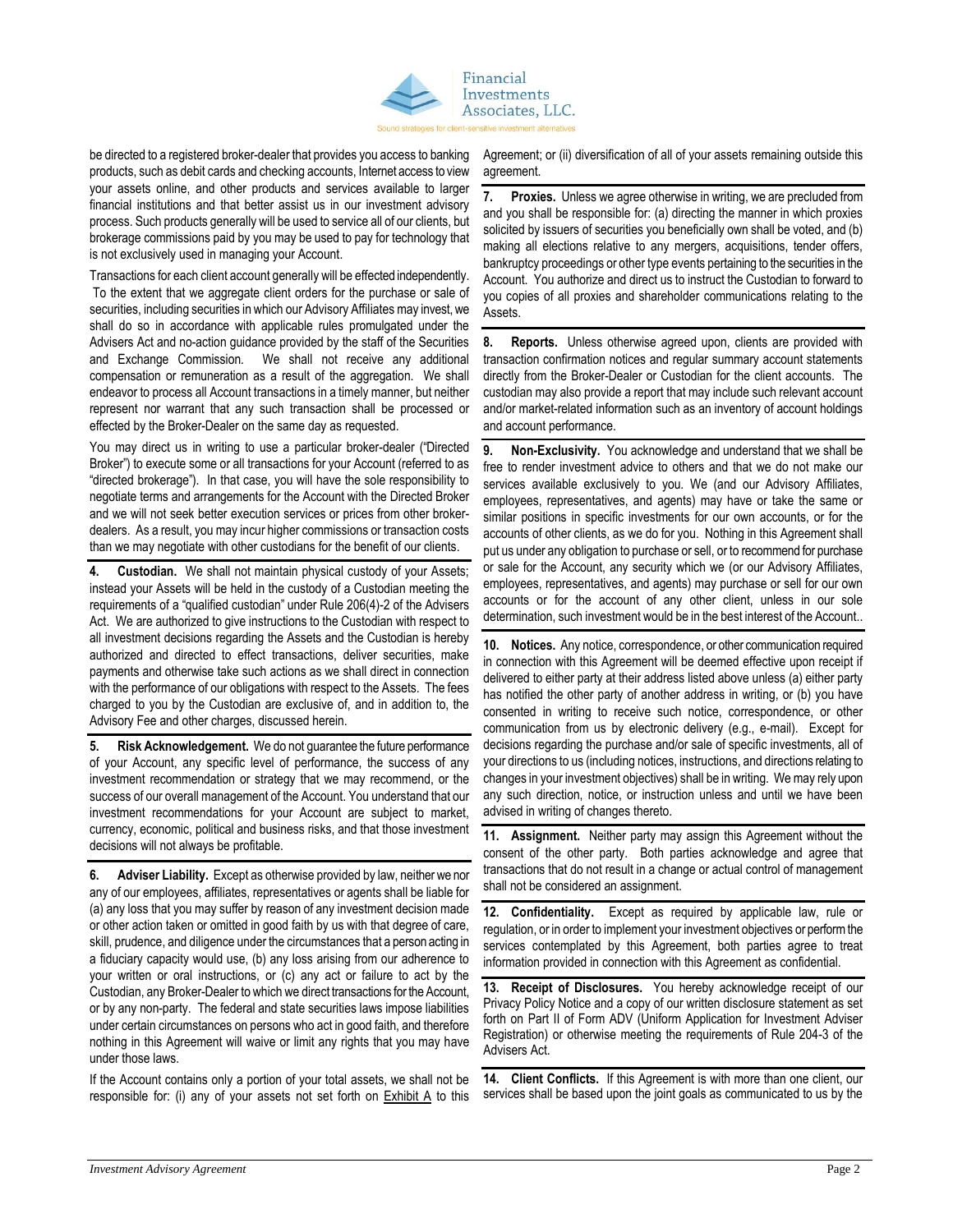

joint-clients, collectively. Thereafter, we are authorized to rely upon instructions and/or information we receive from either joint-client, unless and until such authorization is revoked in writing to us. We shall not be responsible for any claims or damages resulting from such reliance or from any change in the status of the relationship between the joint-clients.

**15. Arbitration.** Subject to the conditions and exceptions noted below and to the extent not inconsistent with applicable law, in the event of any controversy, dispute or claim arising out of or relating to this Agreement, both parties agree to submit the dispute to arbitration before a single arbitrator in accordance with the Commercial Rules of the American Arbitration Association then in effect. The prevailing party shall be entitled to reasonable attorneys' fees, costs and expenses.

**You understand that this agreement to arbitrate does not constitute a waiver of your right to seek a judicial forum where such waiver would be void under federal or applicable state securities laws.**

**16. Death or Disability.** If you are a natural person, your death, disability or incompetence will not terminate or change the terms of this Agreement. However, your executor, guardian, attorney-in-fact or other authorized representative may terminate this Agreement by giving us proper written notice.

**17. Client Representations and Warranties.** You represent that you have the full legal power and authority to enter into this Agreement and that the terms of this Agreement do not violate any obligation or duty to which you are bound, whether arising out of contract, operation of law, or otherwise. If you are an entity (e.g., corporation, partnership, limited liability company, or trust), this Agreement has been duly authorized by the appropriate corporate or other action and when so executed and delivered shall be binding in accordance with its terms. You agree to promptly deliver such corporate resolution or other action authorizing this Agreement at our request.

You acknowledge that you have provided us with the information set forth on the Client Profile and represent that such information is a complete and accurate representation of your financial position and of your investment needs, goals, objectives, and risk tolerance at the time of entering into this Agreement and warrant that you will promptly inform us in writing if and when such information becomes incomplete or inaccurate during the term of this Agreement.

You also agree to provide us with any other information and/or documentation that we may request in furtherance of this Agreement or related to your investment needs, goals, objectives, and risk tolerance for the Account, either directly from you or through your designated attorney, accountant, or other professional advisers. You acknowledge that we are authorized to rely upon any information received from such attorney, accountant, or other professional adviser and are not required to verify the accuracy of the information.

**18. Retirement or Employee Benefit Plan Accounts**. This section applies to an Account that is a pension or other employee benefit plan (a "Plan") governed by the Employee Retirement Income Security Act of 1974, as amended ("ERISA").

If the Account is part of a Plan and we accept appointment to provide advisory services to such Account, we acknowledge that we are a "fiduciary" within the meaning of Section 3(21) of ERISA (but only with respect to the provision of services described in Section 1 of this Agreement). We represent that we are registered as an investment adviser and duly qualified to manage Plan assets under applicable regulations.

If the Account is subject to a Plan and we are appointed as an investment

adviser by the Plan's sponsor, named fiduciary, trustee, or other fiduciary under ERISA (either of the foregoing, a "Plan Fiduciary"), the Plan Fiduciary represents that (A) our appointment and services are consistent with the Plan documents, (B) the Plan Fiduciary has furnished us true and complete copies of all documents establishing and governing the Plan and evidencing their authority to retain us, (C) the Plan Fiduciary agrees to provide us with a list of persons or entities which you consider to be a "disqualified person," as that term is defined in Section 4975 of the Internal Revenue Code, as amended, or a "party in interest," as that term is defined in Section 3(14) of ERISA, and (D) if the Plan Fiduciary has directed us to use a certain broker-dealer, we are unable to seek best execution for transactions in the Account and the Account may incur higher brokerage fees than if we were authorized to direct transactions to another broker-dealer that could provide best execution. The Plan Fiduciary further represents that they will promptly furnish us with any amendments to the Plan, and acknowledges and agrees that, if any amendment affects our rights or obligations, such amendment will be binding on us only with our prior written consent.

If the Account contains only a part of the assets of the Plan, you and the Plan Fiduciary understand that we will have no responsibility for the diversification of all of the Plan's investments and we will have no duty, responsibility or liability for assets that are not in the Account. If ERISA or other applicable law requires bonding with respect to the assets in the Account, the Plan Fiduciary will obtain and maintain at the Plan's expense bonding that satisfies this requirement and covers us and any of our affiliates.

**19. Entire Agreement.** This Agreement and the Exhibits annexed hereto, which Exhibits are incorporated herein by reference and made a part hereof, constitute the entire Agreement between the parties and supersedes all understandings, agreements (oral and written), or representations with respect to the subject matter hereof. This Agreement may only be amended, revised or modified with our written consent. Each party acknowledges that no representation, inducement or condition not set forth herein has been made or relied upon by either party.

**20. Waiver.** No failure by us to exercise any right, power, or privilege that we may have under this Agreement shall operate as a waiver thereof. Further, no waiver of any deviation from, or breach of, this Agreement by you shall be deemed to be a waiver of any subsequent deviation or breach.

**21. Severability.** If any provision of this Agreement is deemed to be invalid or unenforceable or is prohibited by the laws of the state or jurisdiction where it is to be performed, this Agreement shall be considered divisible as to such provision and such provision shall be inoperative in such state or jurisdiction. The remaining provisions of this Agreement shall be valid and binding and of full force and effect as though such provision was not included.

**22. Terms of Agreement and Termination.** By entering into this Agreement you agree to comply with the terms and conditions contained herein, and agree and acknowledge that we have the right to modify this Agreement at any time. We will provide you with notice of any such modifications and such modification shall thereafter become effective unless you provide us with notice of your intention to terminate the Agreement. You further agree to abide by any rules, procedures, standards, requirements or other conditions that we may establish in connection with your Account or this Agreement. This Agreement shall have an initial term of one-year, unless terminated by either party in writing as provided below. On the one-year anniversary date, and thereafter, this Agreement shall renew automatically without action by either party unless terminated pursuant to this Section 22. We shall contact you at least semi-annually to review our previous services and/or recommendations and to discuss the impact resulting from any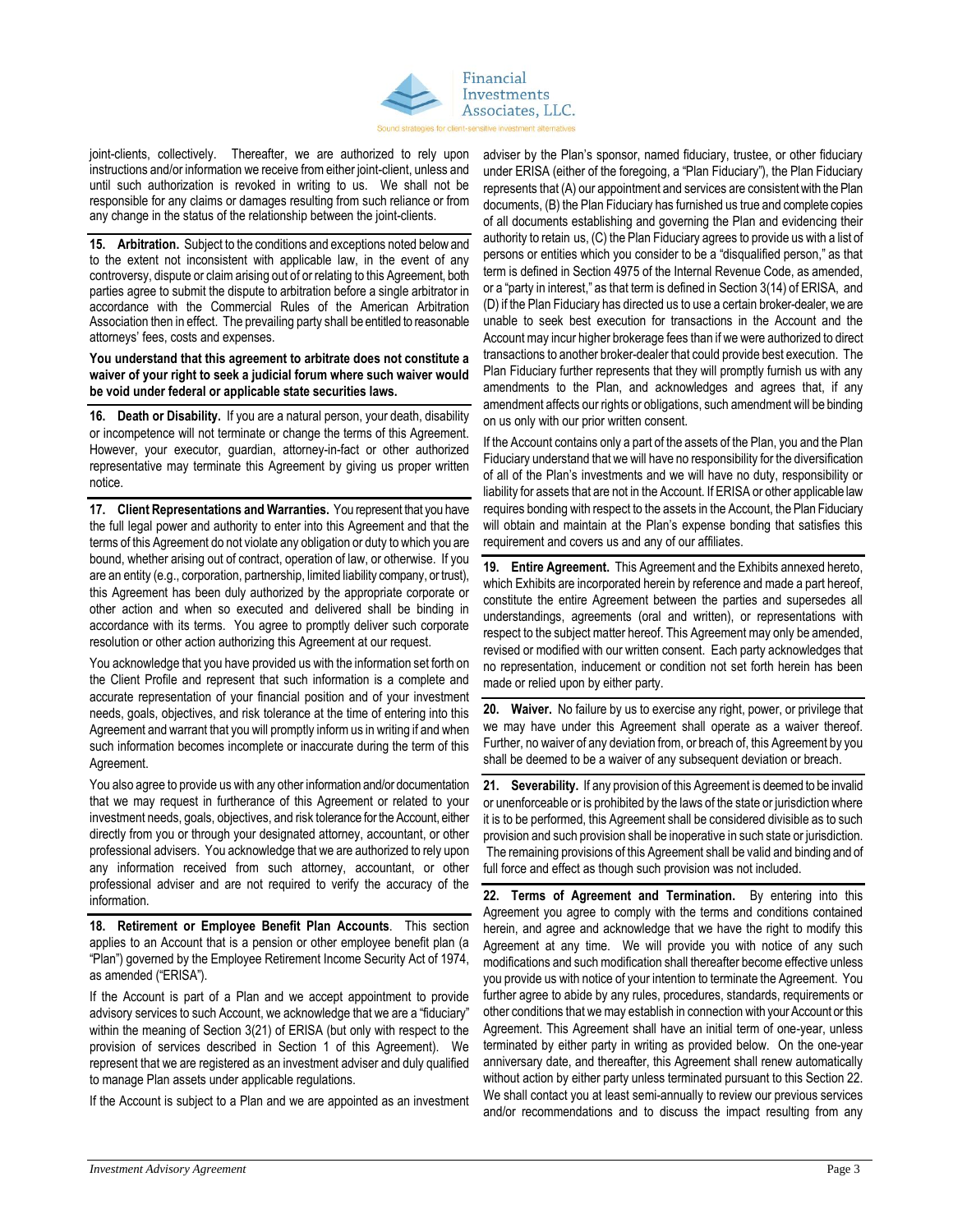

changes in your financial situation and/or investment objectives.

You shall have five (5) business days from the date of execution of this Agreement to terminate our services without penalty. This Agreement will continue in effect from the date set forth above and may be terminated at any time upon receipt of written notice to terminate by either party to the other, which written notice must be manually signed by the terminating party. Termination of this Agreement will not affect (i) the validity of any action previously taken by us under this Agreement; (ii) liabilities or obligations of the parties from transactions initiated before termination of this Agreement; or (iii) your obligation to pay us fees that have already been earned under this Agreement. Upon the termination of this Agreement, we will not have any continuing obligation to take any action. If you terminate this Agreement after the commencement of a calendar quarter billing period, the pro-rata unearned portion of the Advisory Fee less a 10% termination fee will be promptly refunded.

**23. Governing Law, Venue, and Jurisdiction.** To the extent not inconsistent with applicable federal law, this Agreement and any dispute, disagreement, or issue of construction or interpretation arising hereunder whether relating to its execution, its validity, the obligations provided herein or performance shall be governed or interpreted according to the laws of the

State of Florida without regard to choice of law considerations except for the Section entitled Arbitration, which shall be governed by the Federal Arbitration Act. Any action, suit or proceeding arising out of, under or in connection with this Agreement seeking an injunction or not otherwise submitted to arbitration pursuant to this Agreement shall be brought and determined in the appropriate federal or state court in the State of Florida and in no other forum. The parties hereby irrevocably and unconditionally submit to the personal jurisdiction of such courts and agree to take any and all action necessary to submit to the jurisdiction of such courts in any such suit, action or proceeding arising out of or relating to this Agreement.

**24. Counterparts.** This Agreement may be executed in one or more counterparts, each of which shall be deemed an original but all of which together shall constitute one and the same instrument. The execution of this Agreement may be by actual or facsimile signature.

**25. Section or Paragraph Headings.** Section headings herein have been inserted for reference only and shall not be deemed to limit or otherwise affect, in any matter, or be deemed to interpret in whole or in part any of the terms or provisions of this Agreement.

By each party executing this Agreement they acknowledge and accept their respective rights, duties, and responsibilities hereunder. This Agreement is only effective upon our execution below.

THIS CONTRACT CONTAINS A BINDING ARBITRATION PROVISION THAT MAY BE ENFORCED BY THE PARTIES.

For ERISA Plans, Authorized Fiduciary or Trustee of the Plan  $\blacksquare$ 

**Client** 

FINANCIAL INVESTMENTS ASSOCIATES, LLC

By: Francisco Gonzalez-Soldevilla, Managing Director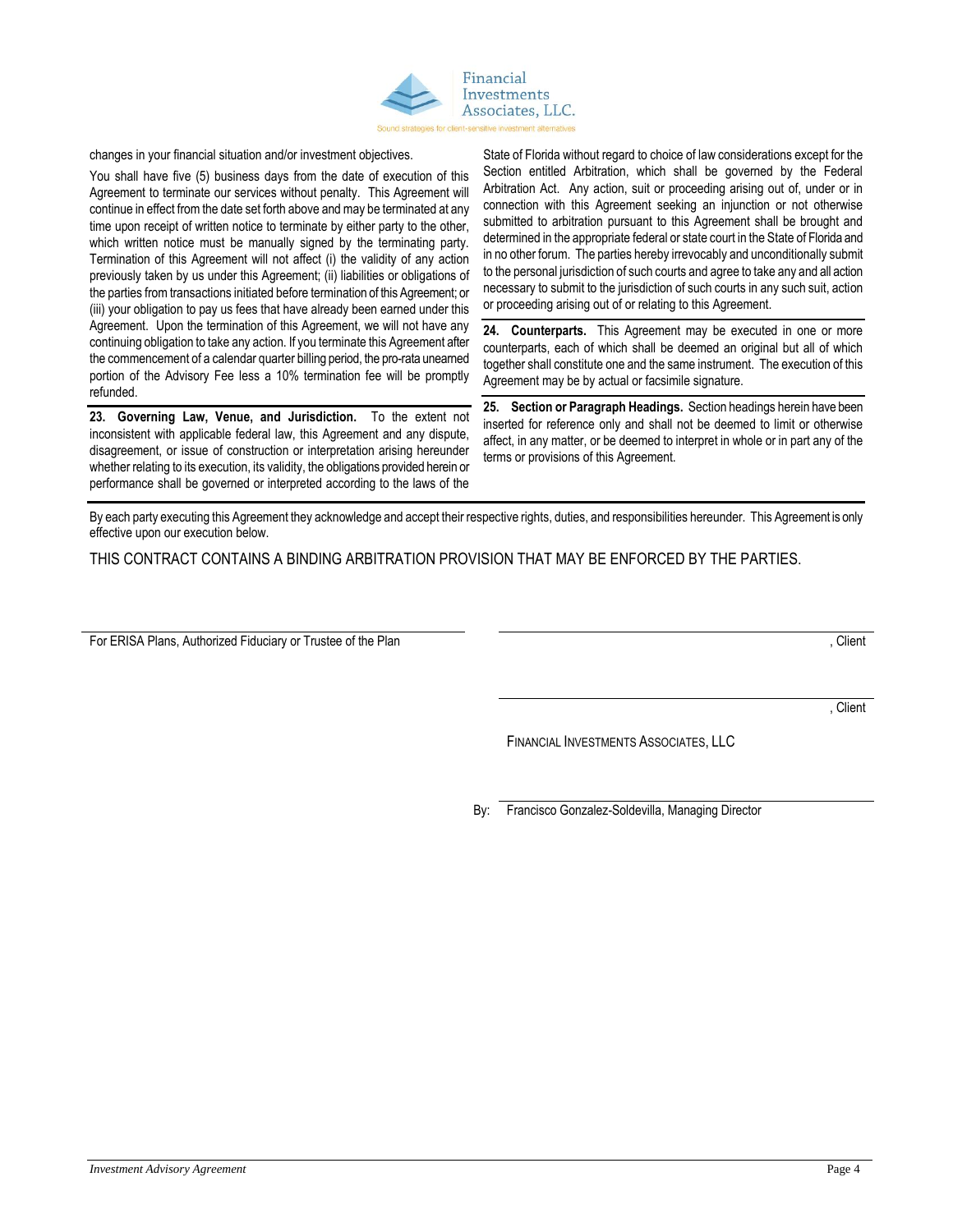## Schedule of Assets and Accounts

| <b>Assets and Accounts under Advisement</b> |           |                       |
|---------------------------------------------|-----------|-----------------------|
| Name on Account                             | Custodian | <b>Account Number</b> |
|                                             |           |                       |
|                                             |           |                       |
|                                             |           |                       |
|                                             |           |                       |
|                                             |           |                       |
|                                             |           |                       |
|                                             |           |                       |
|                                             |           |                       |
|                                             |           |                       |
|                                             |           |                       |
|                                             |           |                       |